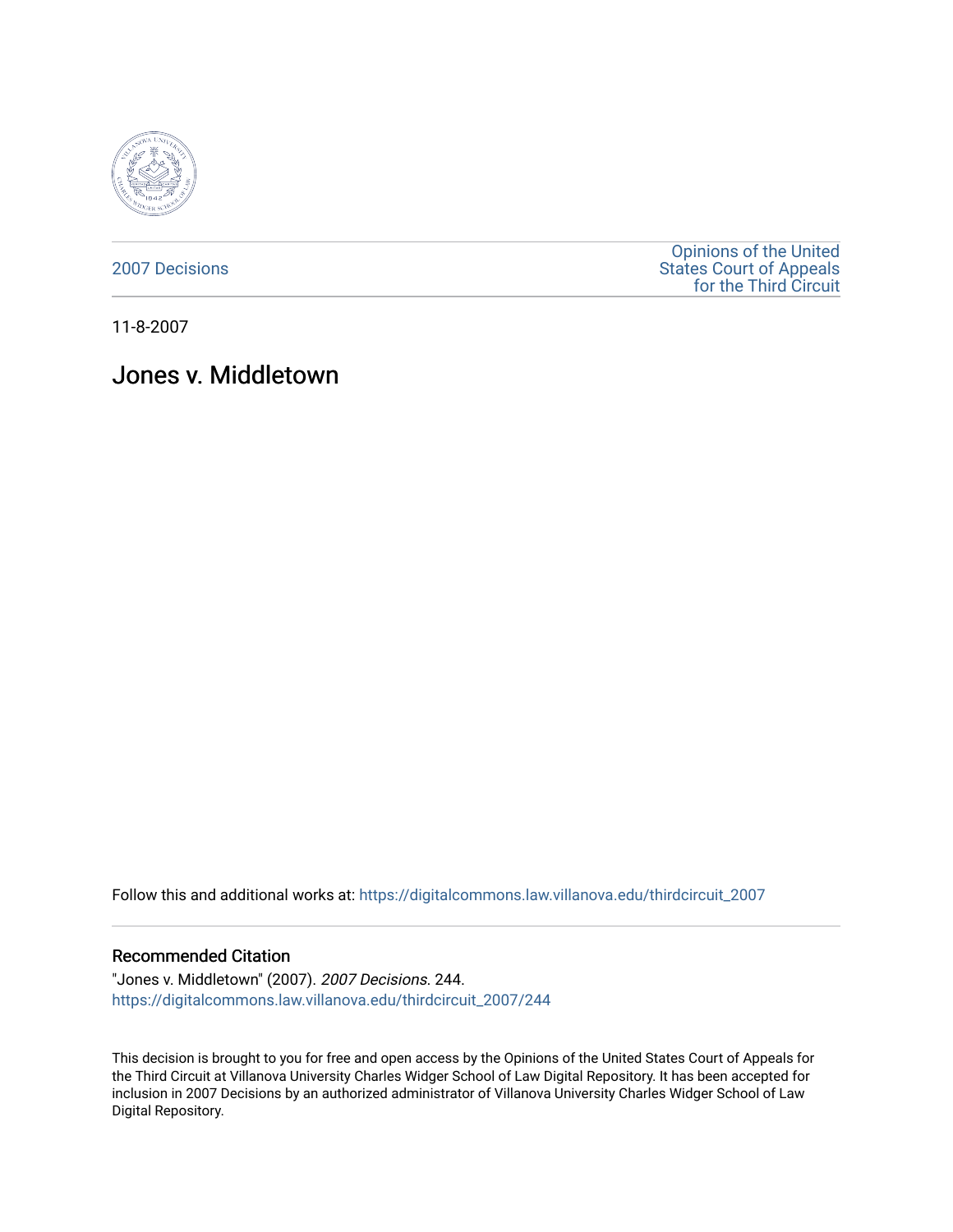### NOT PRECEDENTIAL

## UNITED STATES COURT OF APPEALS FOR THE THIRD CIRCUIT

No. 06-3574

JOHN JONES, SR.; GAIL K. JONES,

Appellants

v.

MIDDLETOWN TOWNSHIP; JOHN FEENEY, Sgt.; BRIAN REEVES, Officer; UNNAMED MIDDLETOWN POLICE OFFICERS; LOWER SOUTHAMPTON TOWNSHIP; EDWARD DONNELLY, Chief; RAYMOND WELDIE, Detective-Sergeant; MICHAEL PENNINGTON, Corporal; STEPHEN CASTLE, Officer; and His Wife; RAYMOND YOUNG, Officer; PETER LIESE, Community Policing Coordinator Officer; DIANE GIBBONS, Bucks Co. D.A.; MARCIA COMPTON, Individually and in their official capacities

> On Appeal from the United States District Court for the Eastern District of Pennsylvania D.C. Civil Action No. 05-cv-03719 (Honorable Petrese B. Tucker)

> Submitted Pursuant to Third Circuit LAR 34.1(a) November 2, 2007

Before: SCIRICA, Chief Judge, HARDIMAN and ALDISERT, Circuit Judges

(Filed: November 8, 2007)

OPINION OF THE COURT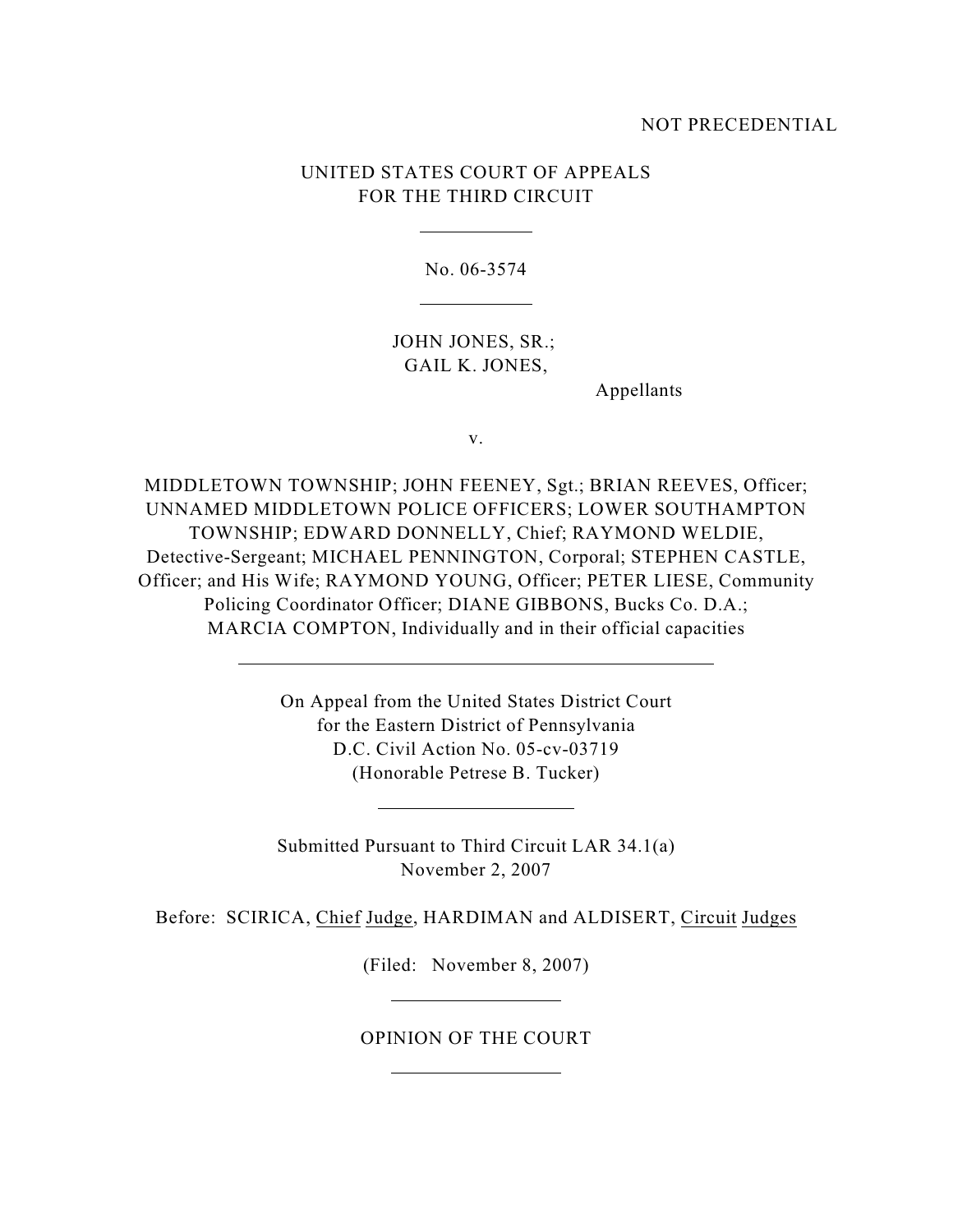#### PER CURIAM.

Appellants John Jones, Sr. and Gail Jones filed a civil action pro se on July 18, 2005 in the United States District Court for the Eastern District of Pennsylvania, alleging violations of their federal constitutional civil rights pursuant to 42 U.S.C. §§ 1983, 1985, 1986 and 1988. The Joneses sued Middletown Township, Sergeant John Feeney, and Officer Brian Reeves (the "Middletown Defendants"), Lower Southhampton Township, Chief Edward Donnelly, Detective Sergeant Raymond Weldie, Corporal Michael Pennington, Officer Stephen Castle, Officer Raymond Young, Community Policing Coordinator Peter Liese, and Lynn Castle (the "Lower Southhampton Defendants"), Bucks County District Attorney Diane Gibbons and Marcia Compton, alleging violations of their rights under the First, Second, Fourth, Fifth, Sixth, Eighth, Ninth, Thirteenth, and Fourteenth Amendments in connection with an arrest and prosecution of Mr. Jones for stalking.

On August 31, 2002, at approximately 1:00 a.m., Jones, in his "Town Watch" vehicle, deliberately followed Marcia Compton, and she called the police.<sup>1</sup> When the

 $<sup>1</sup>$  In their own words, the Joneses alleged that:</sup>

<sup>[</sup>A]fter having observed John Jones, Sr., and his son at the intersection of Old Lincoln Highway and Brownsville Road ... [i]t was obvious that Compton drove her vehicle in a manner to raise the suspicion of a marked Town Watch vehicle participant; that is, she then traveled through the Plaintiffs' residential neighborhood without stopping at an unusual hour of the night – including past the Jones' residence several times – and then (continued...)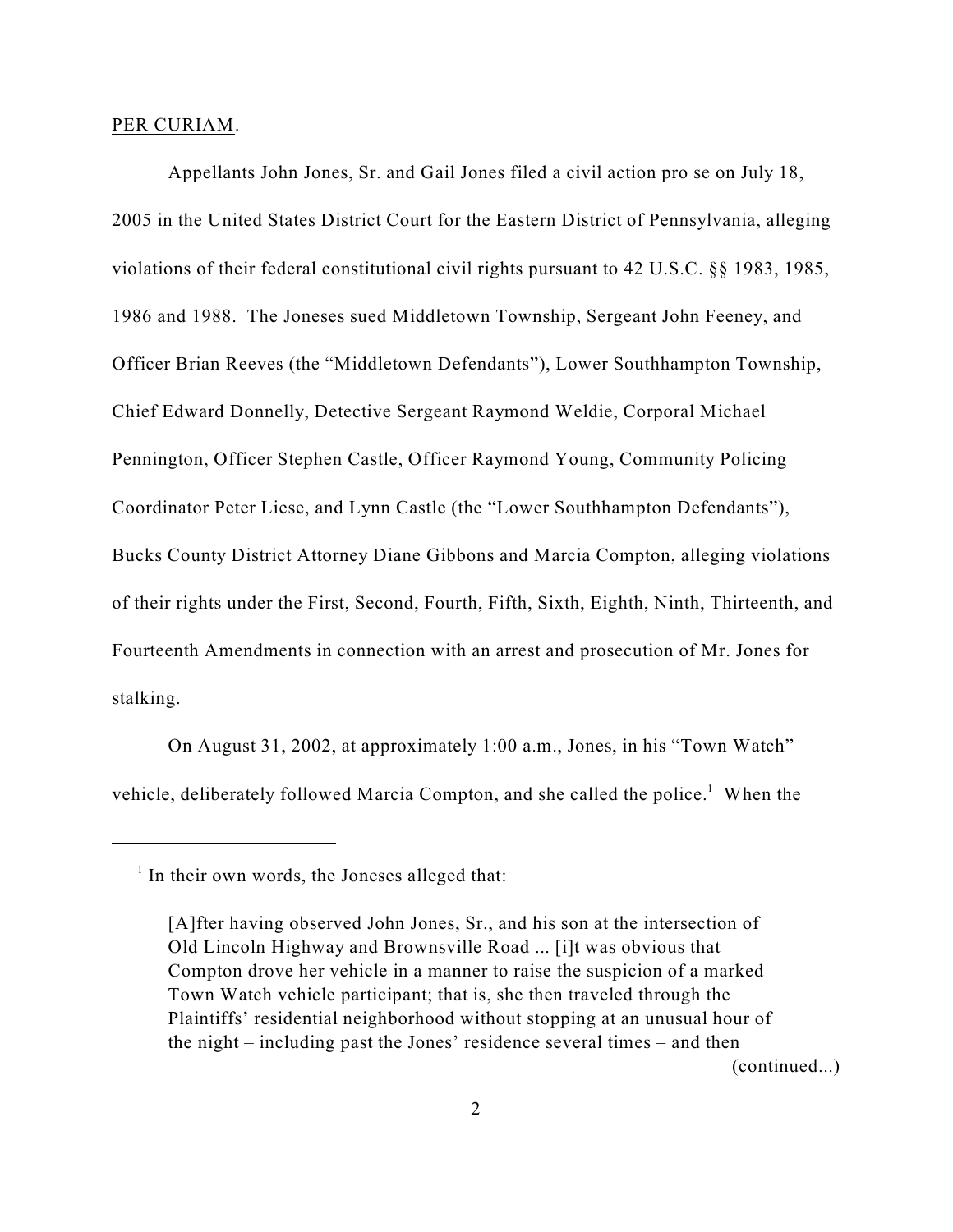police arrived, they searched Jones' vehicle and found weapons. On October 20, 2002, Jones was charged by defendant Detective Sergeant Raymond Weldie with a single count of stalking Richard Compton, Judy Compton and Marcia Compton in violation of the predecessor to 18 Pa. Cons. Stat. Ann. § 2709.1. Jones was arrested on October 30, 2002. The original Information was filed on May 22, 2003, and thereafter District Attorney Diane Gibbons filed an Amended Information trifurcating the charges, based on the victim, into three separate counts of first degree misdemeanor stalking. On July 18, 2003, the jury trial concluded and Jones was found guilty of stalking Richard and Judy Compton, but he was acquitted of stalking Marcia Compton. On October 14, 2003, Jones was sentenced to 10 years probation. He appealed his convictions unsuccessfully. On October 5, 2002, the state supreme court denied allowance of appeal.

The Joneses alleged in their 40-page complaint that the arrest was false and the prosecution malicious and the product of a conspiracy among the defendants. They also asserted common law causes of action for slander and libel, among others. They sought injunctive and declaratory relief, as well as compensatory and punitive damages and

Complaint, at ¶ 5.

 $\frac{1}{2}$ (...continued)

drove toward another neighborhood that housed senior citizens. Defendant Compton thereby intentionally chose a path of travel that avoided her father's known, armed presence, assistance of the nearby Lower Southampton Police, and assistance of a marked patrol vehicle along the path of travel.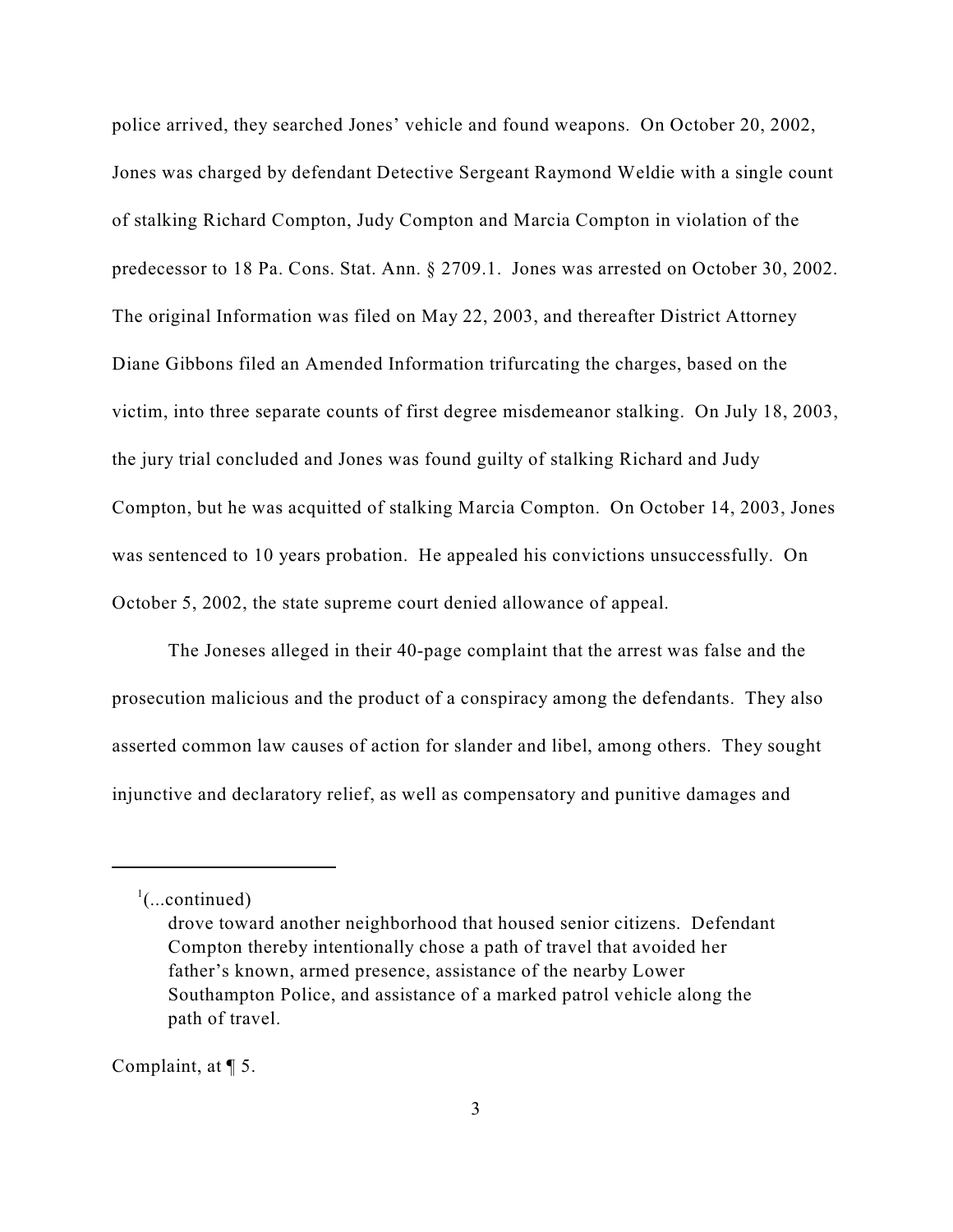attorneys fees. The defendants moved to dismiss the complaint pursuant to Federal Rule of Civil Procedure 12(b)(6), on the ground, among others, that the complaint was barred by the two-year statute of limitations applicable to personal injury actions, see 42 Pa. Cons. Stat. Ann. § 5524(2); Wilson v. Garcia, 471 U.S. 261 (1985) (state statute of limitations applies to actions under 42 U.S.C. § 1983), or, in the case of the libel and slander claims, the one-year statute of limitations, 42 Pa. Cons. Stat. Ann. § 5524(1). The District Court agreed and granted the motions on this basis in an order entered on June 29, 2006. The court reasoned that the events which formed the basis of the complaint occurred in August and October 2002, and the complaint was not filed until July 18, 2005. The court further reasoned that, to the extent that the Joneses sought money damages as a result of the jury verdict on July 18, 2003, Heck v. Humphrey, 512 U.S. 477 (1994), barred the action because Mr. Jones was convicted of two of the three counts of stalking and those two convictions have never been invalidated. The Joneses have appealed.

We will affirm. We have jurisdiction under 28 U.S.C. § 1291. "[W]hen ruling on a defendant's motion to dismiss, a judge must accept as true all of the factual allegations contained in the complaint." Erickson v. Pardus, 127 S. Ct. 2197, 2200 (2007) (citing Bell Atlantic Corp. v. Twombly, 127 S. Ct. 1955, 1965 (2007)). The court may consider certain narrowly defined types of material without converting the motion to dismiss to a summary judgment motion, such as a document that is integral to or explicitly relied upon

4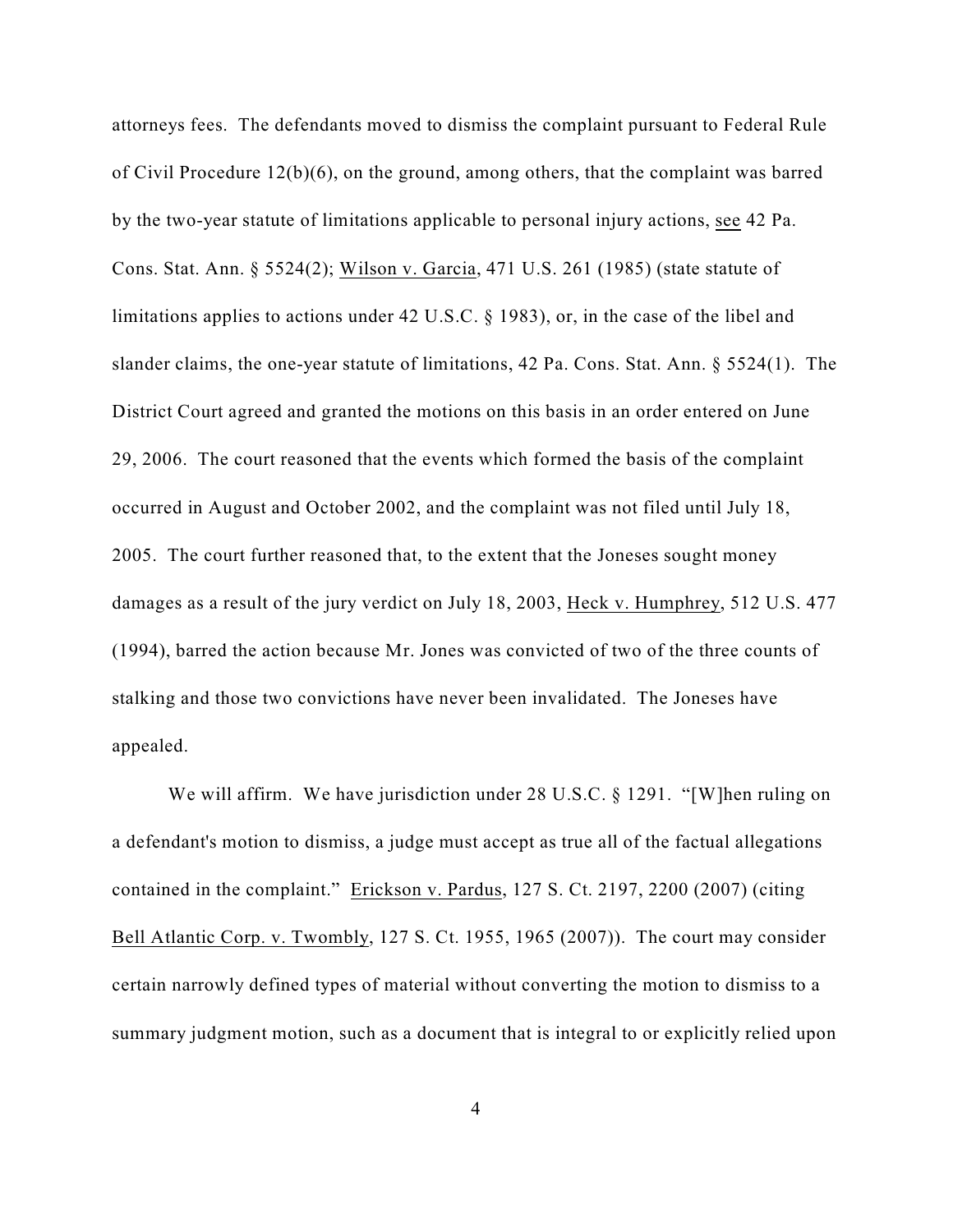in the complaint. In re Rockefeller Center Properties, Inc. Securities Litig., 184 F.3d 280, 287 (3d Cir. 1999). A court may also consider an "undisputedly authentic document that a defendant attaches as an exhibit to a motion to dismiss if the plaintiff's claims are based on the document." Pension Benefit Guar. Corp. v. White Consol. Indus., Inc., 998 F.2d 1192, 1196 (3d Cir. 1993). In this case, those exhibits properly considered included the Middletown Township Incident Investigation Report from August 31, the Amended Information in *Commonwealth v. John Jones*, Bucks County Criminal Action No. 2336-  $01 - 2003$ , the criminal judgment in that case, and the order of the state supreme court denying allowance of appeal. We exercise plenary review over the District Court's order dismissing a complaint under Rule 12(b)(6). See Nami v. Fauver, 82 F.3d 63, 65 (3d Cir. 1996).

As explained by the District Court, the suit is untimely for any wrong that occurred prior to July 18, 2003; thus every count and/or cause of action is untimely except for the malicious prosecution claim. See Kost v. Kozakiewicz, 1 F.3d 176, 189-90 (3d Cir. 1993) (Pennsylvania's two-year statute of limitations applies to claims for violations of constitutional rights pursuant to 42 U.S.C. § 1983). The Joneses contend in their brief that their action is primarily one for conspiracy, and thus it is not barred because the statute of limitations does not begin to run until commission of the last overt act, which they believe is the conclusion of the trial on July 18, 2003. We do not agree. The statute of limitations begins to run at the time the claim accrues; time-barred claims cannot be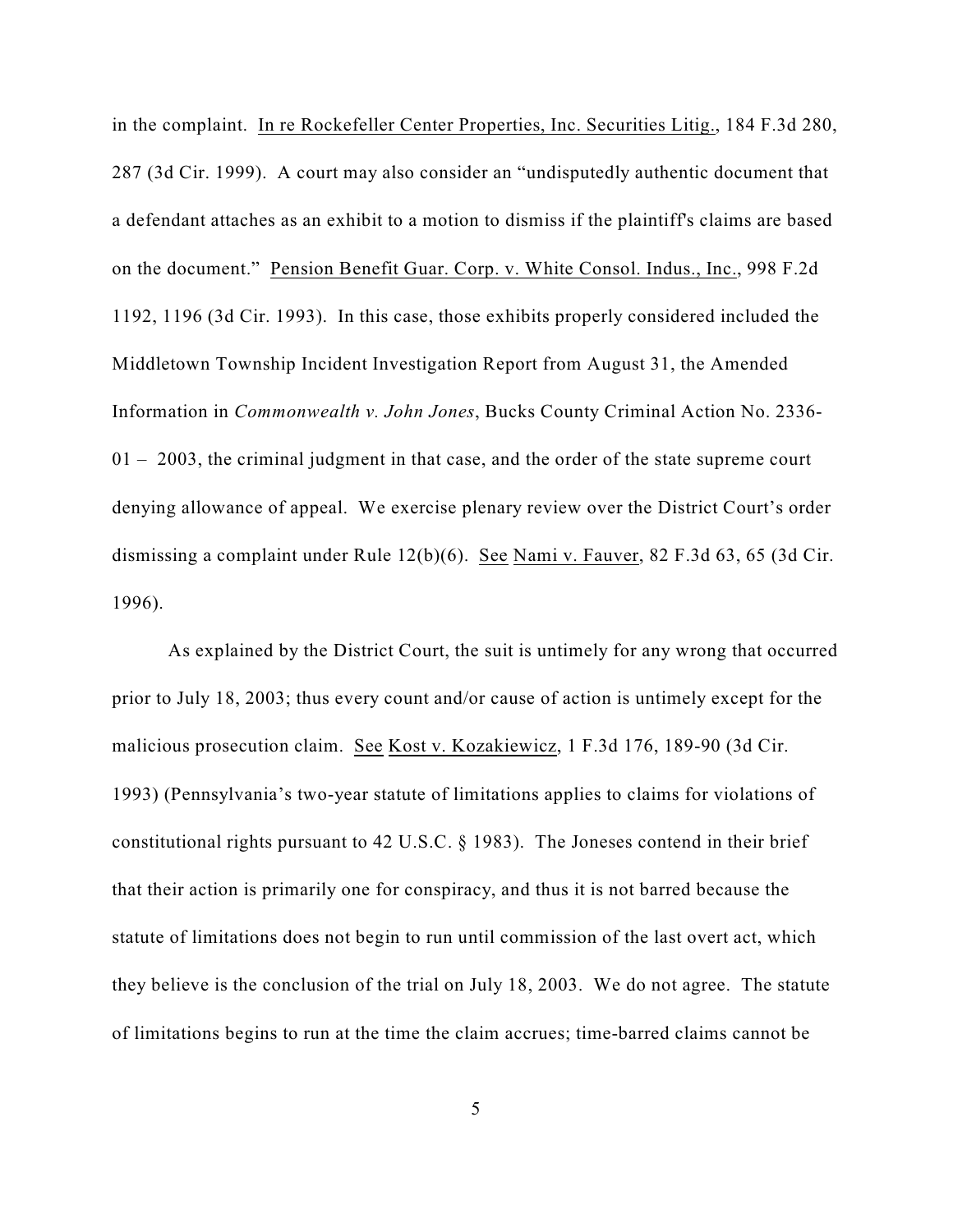resurrected by being aggregated and labeled "continuing violations." See O'Connor v. City of Newark, 440 F.3d 125, 129 (3d Cir. 2006).<sup>2</sup> Except for the malicious prosecution claim, the claims accrued no later than October 30, 2002, the date of Jones' arrest.

Turning to the malicious prosecution claim, to prevail under § 1983 when the claim is raised under the Fourth Amendment, a plaintiff must show that: (1) the defendants initiated a criminal proceeding; (2) the criminal proceeding ended in the plaintiff's favor; (3) the defendants initiated the proceeding without probable cause; (4) the defendants acted maliciously or for a purpose other than bringing the plaintiff to justice; and (5) the plaintiff suffered a deprivation of liberty as a consequence of the criminal proceeding. Estate of Smith v. Marasco, 318 F.3d 497, 521 (3d Cir. 2003). In Heck v. Humphrey, 512 U.S. 477, however, the Supreme Court held that an action for damages under the civil rights laws cannot be maintained if "a judgment in favor of the plaintiff would necessarily imply the invalidity of his conviction or sentence ... unless the plaintiff can demonstrate that the conviction or sentence has already been invalidated." Id. at 487. The Joneses contend on appeal that Mr. Jones' acquittal on the third count of stalking involving Marcia Compton establishes a cognizable malicious prosecution case. Thus, the first question presented by this appeal is whether the Joneses have satisfied Heck's favorable termination rule.

<sup>&</sup>lt;sup>2</sup> Our decision in Mitchell v. Guzick, 138 Fed. Appx. 496, 501 n.7 (3d Cir. 2005), upon which the Joneses rely, is not to the contrary.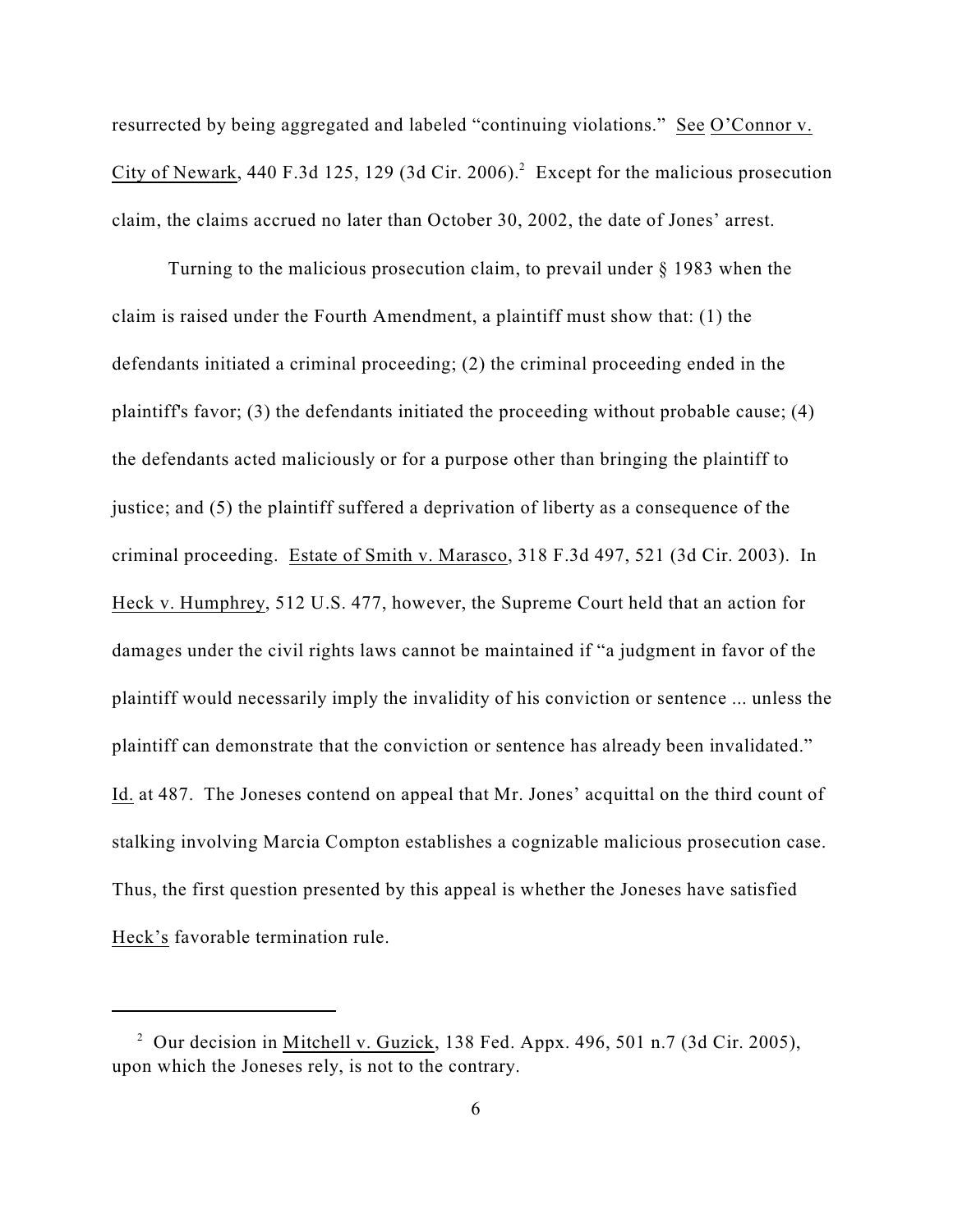Mr. Jones was convicted of stalking two members of the Compton family but acquitted in the case of Marcia Compton.<sup>3</sup> The District Court appears to have concluded that the three stalking charges were inextricably intertwined – three counts of stalking against members of the same family who reside together – such that acquittal on one but not the majority of the charges does not satisfy Heck's favorable termination rule. We are not so sure. Certainly if the Amended Information charging Jones with three separate counts of stalking was based on the same set of facts, we might agree that the counts were intertwined, see Berman v. Turecki, 885 F. Supp. 528, 532 n.9 (S.D.N.Y. 1995). However, nothing at this stage of the proceedings suggests that this is the case. See In re: Burlington Coat Factory Securities Litig., 114 F.3d 1410, 1424-25 (3d Cir. 1997) (in ruling on motion to dismiss, district court is not permitted to go beyond facts alleged in Complaint and documents on which claims made therein are based).

The events of August 31, which form the basis of the Joneses' complaint, do not appear to involve Richard and Judy Compton. The fact that they are family members and reside together is inadequate to show that the evidence relied upon to prosecute three separate counts of stalking was essentially the same in all three case. On the contrary, it appears that Marcia was alone on the night of August 31 when Mr. Jones followed her. We thus cannot say at this stage in the litigation that a judgment in favor of Jones in this

<sup>&</sup>lt;sup>3</sup> Richard and Judy Compton are Marcia's parents. We do not know why Jones was charged with stalking them but the reason is not relevant to our decision insofar as the stalking convictions relating to them have never been invalidated.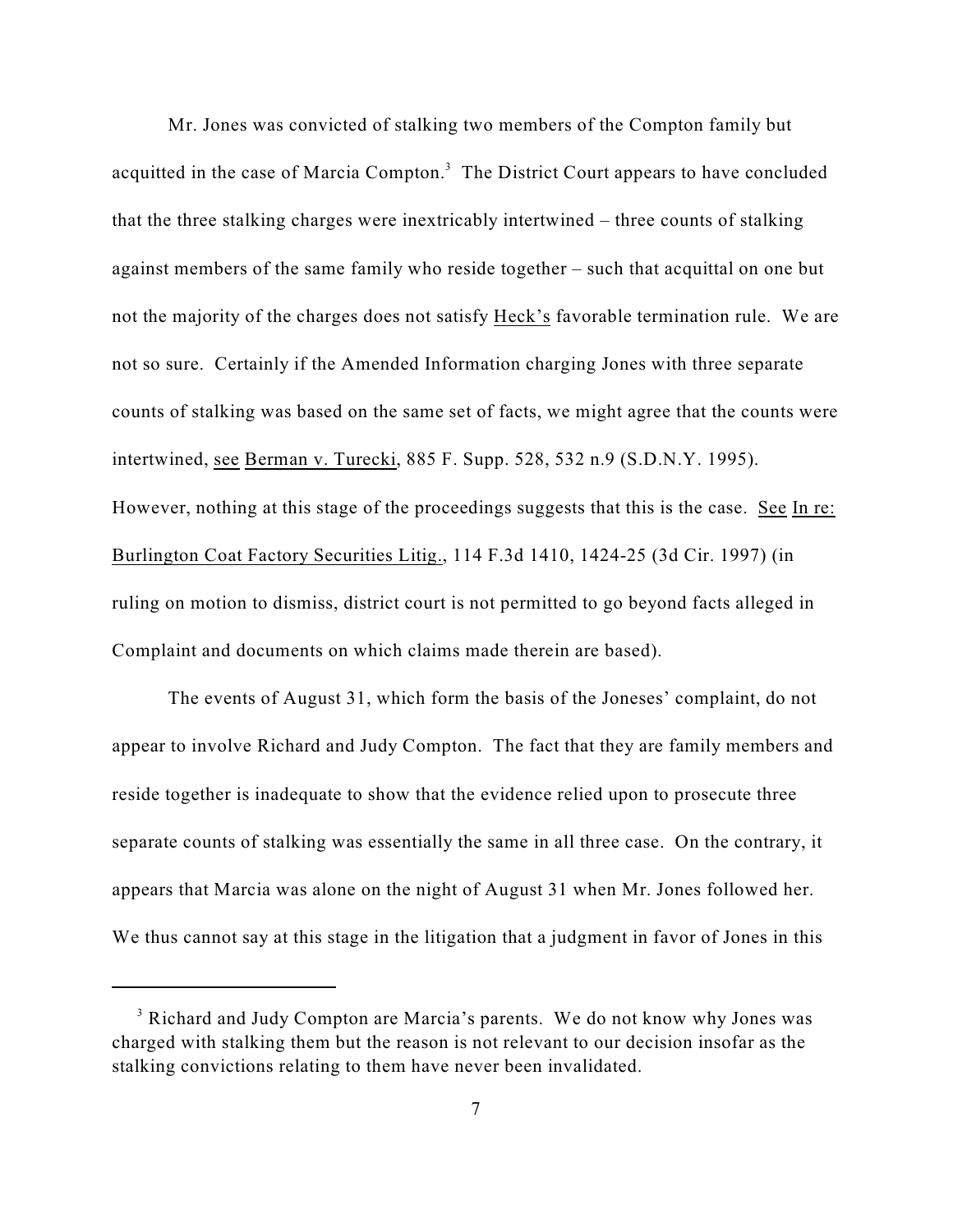civil case would necessarily imply the invalidity of his convictions for stalking Richard and Judy Compton. Heck, 512 U.S. at 487.

Assuming, arguendo, that the Joneses have satisfied Heck's favorable termination rule, we next consider whether there was probable cause to initiate the stalking proceedings in connection with Marcia Compton. Marasco, 318 F.3d at 521. Probable cause to arrest exists when the facts and circumstances are sufficient to justify a prudent officer in believing that the suspect had committed or was committing a crime. Gerstein v. Pugh, 420 U.S. 103, 111 (1975). We look at the totality of the circumstances and use a common sense approach in assessing the issue of probable cause. United States v. Glasser, 750 F.2d 1197, 1205 (3d Cir. 1984). Because probable cause is a less exacting standard than proof beyond a reasonable doubt, the absence of probable cause is not established by an adjudication of innocence in the criminal proceeding. Coleman v. Burnett, 477 F.2d 1187, 1201-02 (D.C. Cir. 1973).

Under the current Pennsylvania statute (and the predecessor statute under which Jones presumably initially was charged is not different in this respect), a first degree misdemeanor stalking violation occurs when a person either:

(a)(1) engages in a course of conduct or repeatedly commits acts toward another person, including following the person without proper authority, under circumstances which demonstrate either an intent to place such other person in reasonable fear of bodily injury or to cause substantial emotional distress to such other person; or

(2) engages in a course of conduct or repeatedly communicates to another person under circumstances which demonstrate or communicate either an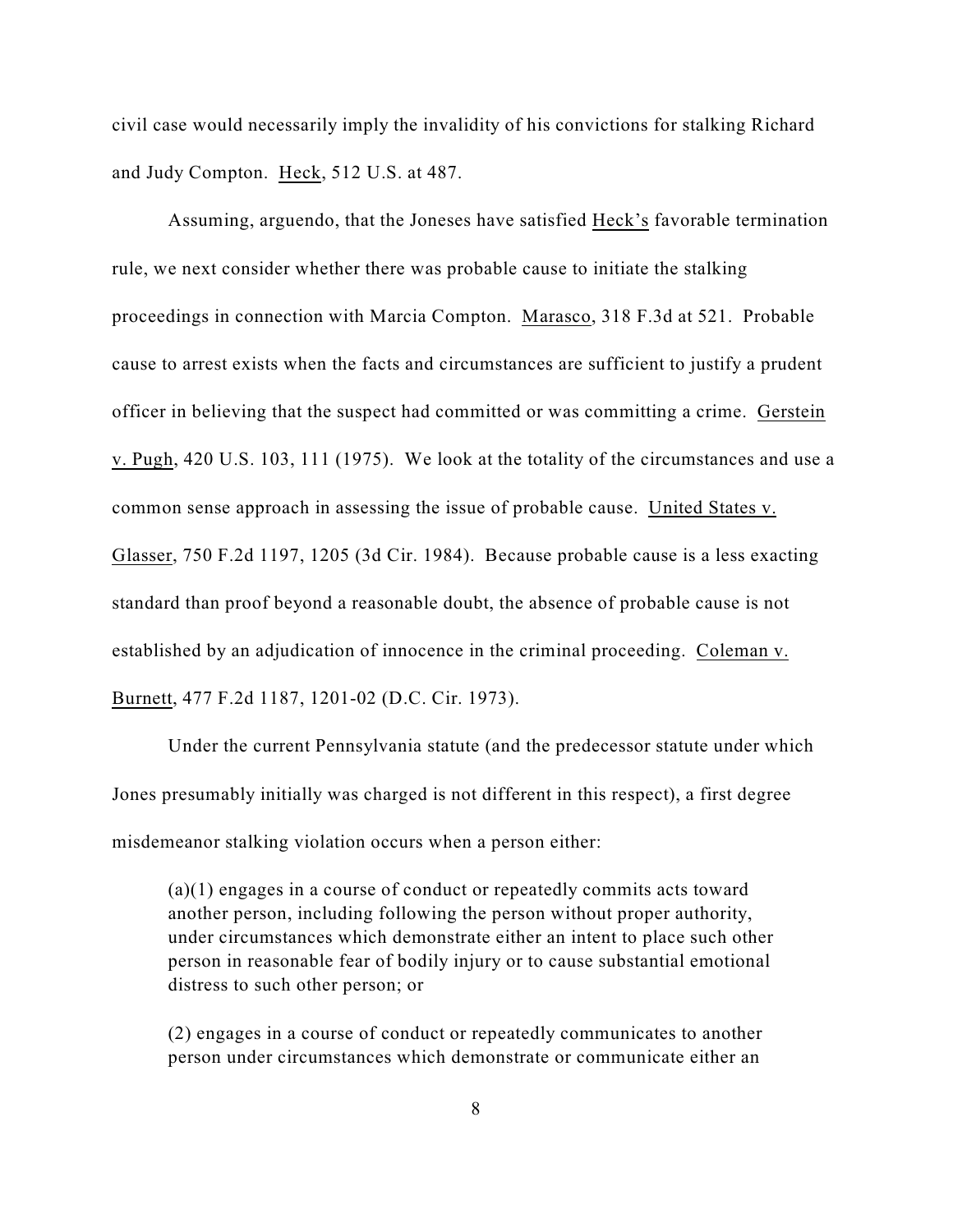intent to place such other person in reasonable fear of bodily injury or to cause substantial emotional distress to such other person.

18 Pa. Cons. Stat. Ann. § 2709.1(a). "Course of conduct" is defined as:

A pattern of actions composed of *more than one act* over a period of time, however short, evidencing a continuity of conduct.... Acts indicating a course of conduct which occur in more than one jurisdiction may be used by any other jurisdiction in which an act occurred as evidence of a continuing pattern of conduct or a course of conduct.

18 Pa. Cons. Stat. Ann. § 2709.1(f) (emphasis added). Accordingly, a stalking charge cannot be based on a single act.

We conclude, however, that those defendants, including Sergeant Weldie, Sergeant Feeney, Officer Reeves, and possibly others, who were involved in arresting Jones for stalking and in charging him with *one* count of stalking Richard, Judy and Marcia Compton, had the required probable cause, and, therefore, an action of malicious prosecution cannot be maintained against them. The events of August 31 involving Marcia Compton constitute "following [another] person without proper authority, under circumstances which demonstrate either an intent to place such other person in reasonable fear of bodily injury or to cause substantial emotional distress to such other person." 18 Pa. Cons. Stat. Ann. § 2709.1(a)(1).<sup>4</sup> In addition, the jury found Jones guilty of stalking

<sup>&</sup>lt;sup>4</sup> According to the Middletown Township Police Department Incident Investigation Report, Supp. App. 2-4, on August 31, 2002, at approximately 1:00 a.m., Marcia Compton was driving home when she noticed a truck driven by Mr. Jones with the words "town watch" on it following her. She made a series of turns to elude him, but Jones continued to follow her. She telephoned the Middletown Township police for assistance, (continued...)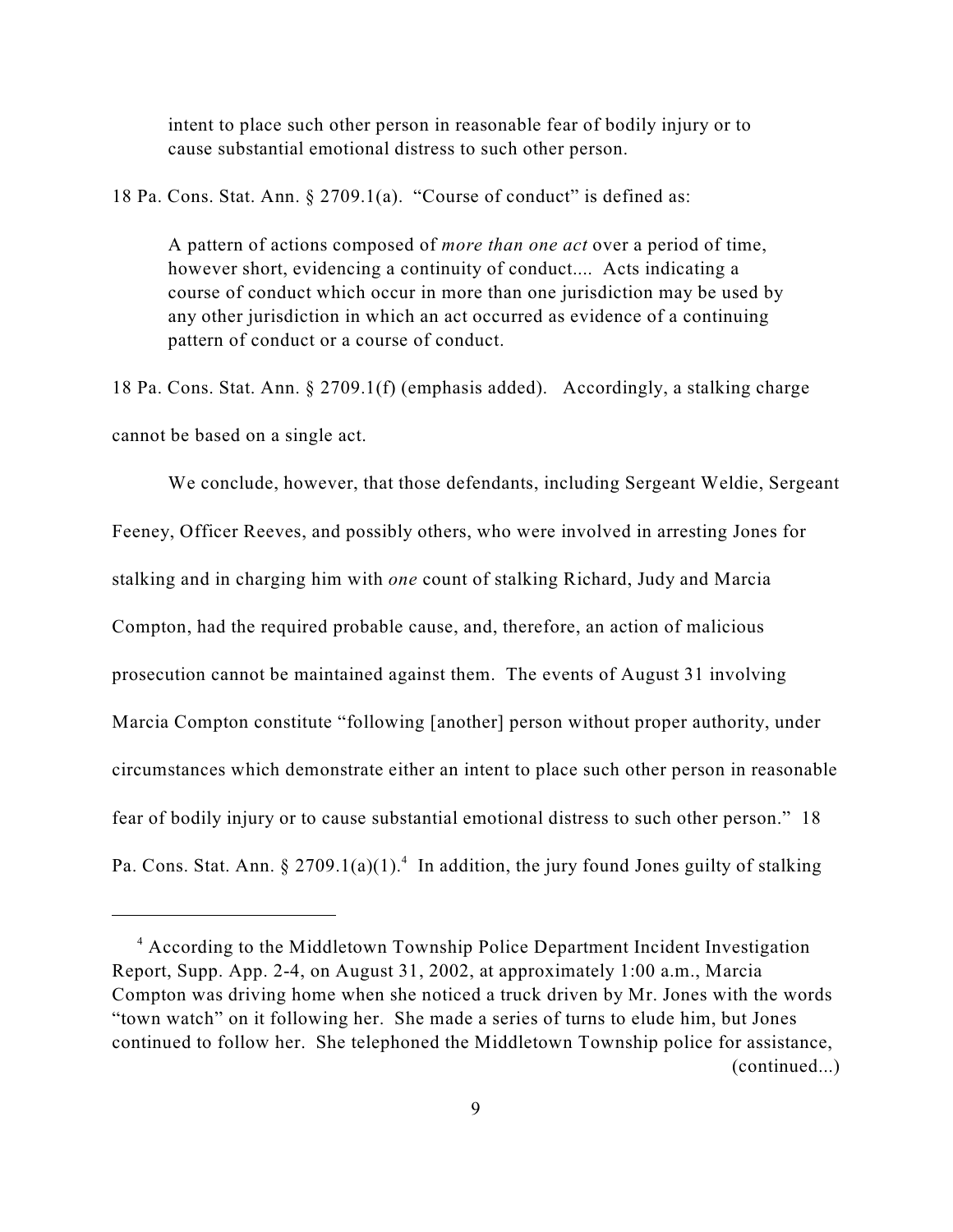both Richard and Judy Compton and those convictions have not been overturned. Cf. Montomery v. De Simone, 159 F.3d 120, 124 (3d Cir. 1998) (holding that presumption of probable cause in section 1983 action on sole basis of municipal conviction that has been overturned undermines purpose of statute but suggesting that presumption does not offend where conviction has not been overturned). Thus there had to have been other acts.<sup>5</sup>

Although we conclude that there was probable cause to charge Jones with a single count of stalking three separate people, the existence of probable cause to charge him disappeared once the single count was trifurcated based on the victim. Thus, we must separately address the malicious prosecution claim against District Attorney Gibbons. She alone was responsible for turning a single count of stalking three people into three separate counts. With respect to the count involving Marcia Compton, we cannot conclude that probable cause existed because there was only one act, the events of August 31, and the statute plainly requires two. $6\,$  We recently held in Johnson v. Knorr, 477 F.3d 75, 85 (3d Cir. 2007), that a defendant who initiates criminal proceedings on multiple charges is not insulated in a malicious prosecution case simply because one of the charges

 $^4$ (...continued)

and an officer responded and pulled Jones over.

 $<sup>5</sup>$  The Middletown Township appellees have asserted that some of the events at issue</sup> date back to May 20, 2000. (Appellees' Brief, at 20.)

 $\delta$  The appellees have asserted in their briefs that Jones was acquitted of stalking Marcia Compton because the "course of conduct" involved only one act.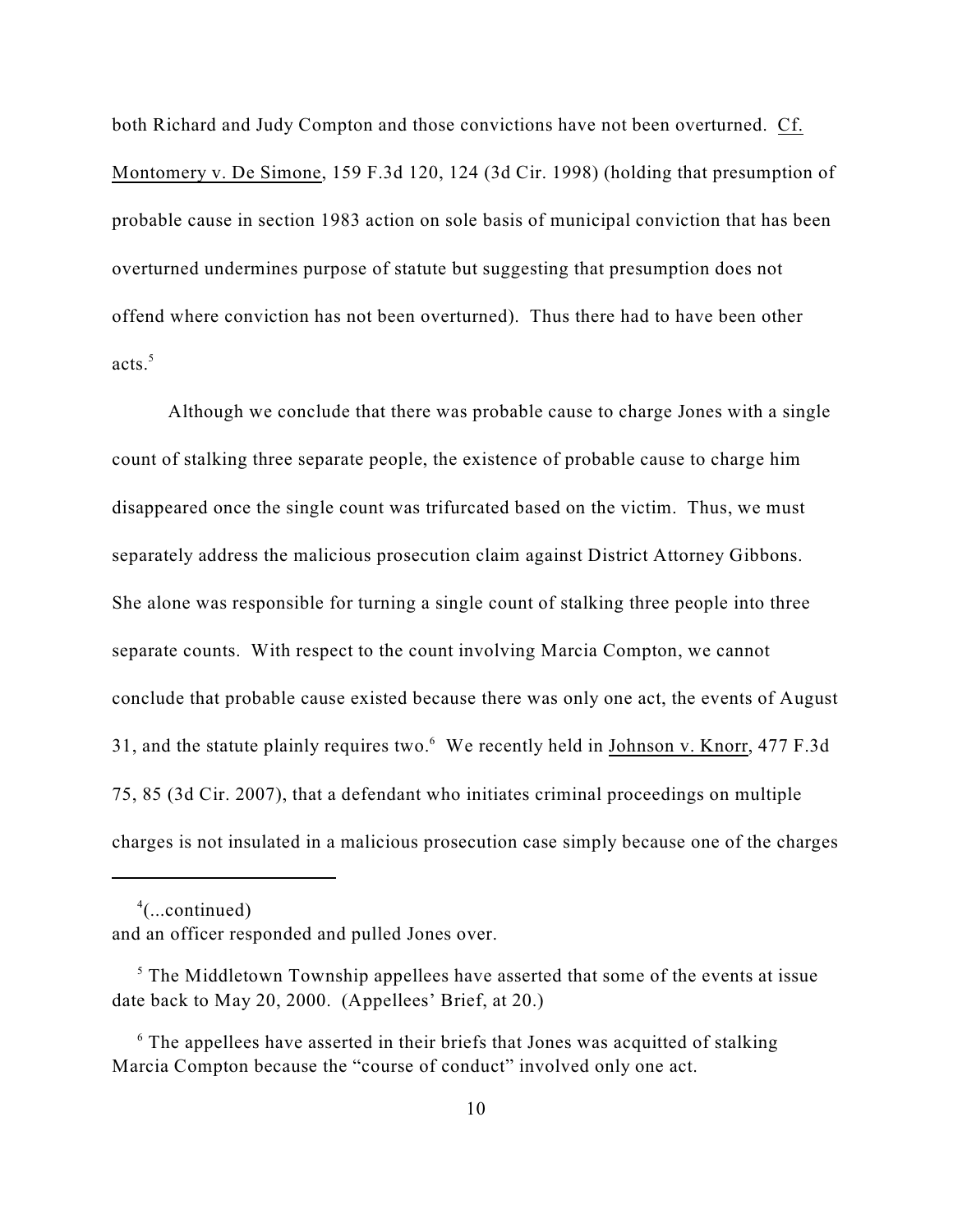was justified, and that a malicious prosecution claim was not defeated as to those counts where there was no finding of probable cause. We noted our concern that law enforcement officers might be piling on charges where there was no foundation for doing so. Id. at 84. Moreover, the mere fact that Jones was held over for trial following a preliminary hearing does not, as the appellees have argued, shield a defendant from suit, Montogomery, 159 F.3d 120 (rejecting rebuttable presumption of probable cause where plaintiff acquitted in de novo trial).

Although, for purposes of ruling on a motion to dismiss the complaint, we assume that the District Attorney lacked probable cause to separately charge Jones with stalking Marcia Compton in violation of 18 Pa. Cons. Stat. Ann. § 2709.1, and assume that the other conditions for maintaining suit are met, Marasco, 318 F.3d at 521 (to prevail in malicious prosecution action, plaintiff also must show that defendant acted maliciously or for a purpose other than bringing the plaintiff to justice), we must conclude that District Attorney Gibbons is absolutely immunized from a suit for damages. Imbler v. Pachtman, 424 U.S. 409, 420 (1976). She acted within the scope of her duties as a prosecutor in filing the Amended Information that multiplied the charges, and the decision whether or not to initiate or prosecute a case is completely discretionary. Id. Although the District Court did not reach this issue, we are free to affirm the judgment on any basis which finds support in the record. See Bernitsky v. United States, 620 F.2d 948, 950 (3d Cir. 1980).